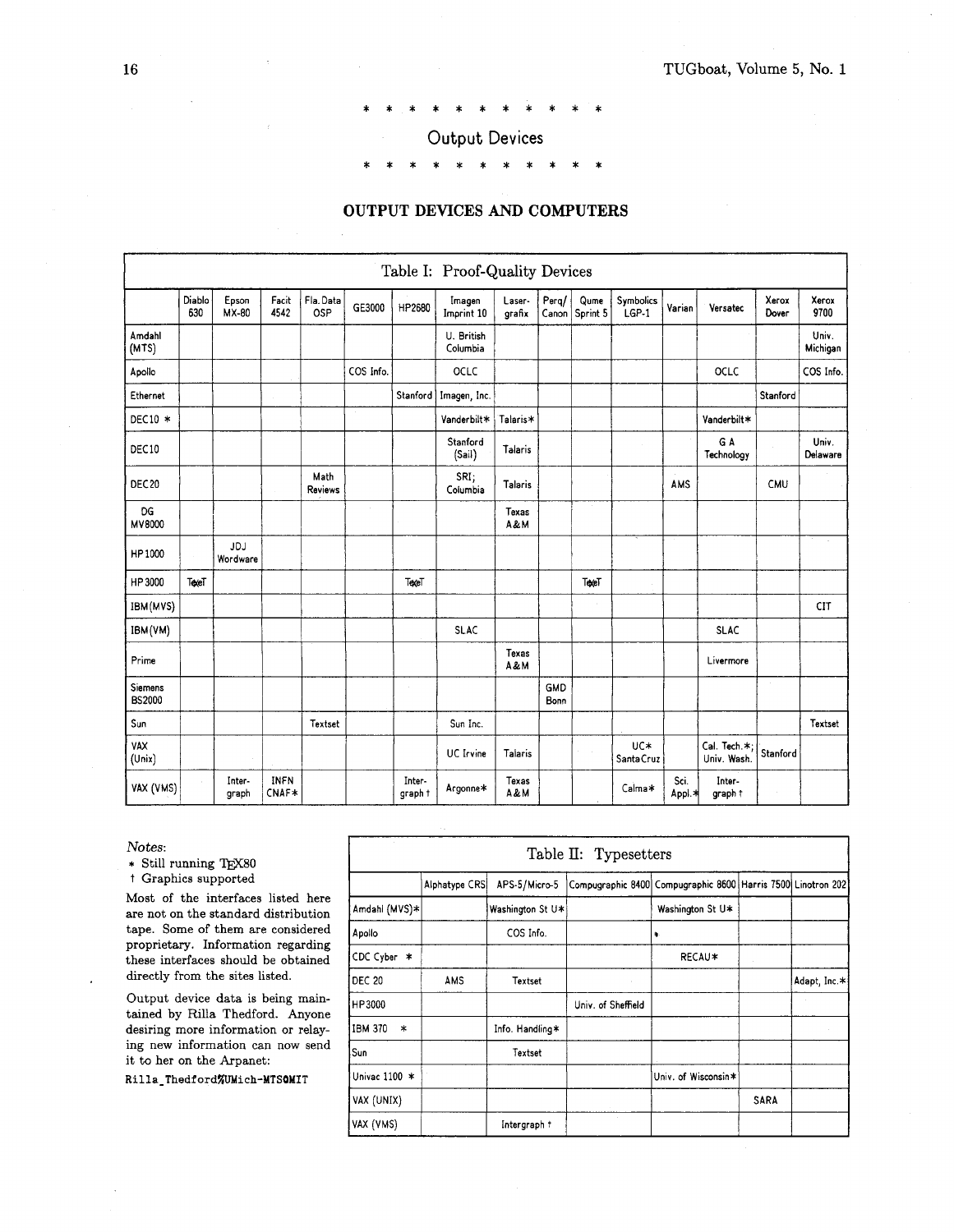## **Index** to Sample Output from Various Devices

Camera copy for the following items in this issue of TUGboat was prepared on the devices indicated, and can be taken as representative of the output produced by those devices.

The bulk of this issue, as usual, has been prepared (using  $TrX82$  for pages  $4-11$  and  $TrX80$  otherwise) on the DEC 2060 and Alphatype CRS at the American Mathematical Society.

- Autologic APS Micro-5: Description of Metafont Generic Font file format and Gray fonts for Metafont proofs, p. 31; DEC 2060.

- Compugraphic 8600: Dean Guenther et al., TFX at Washington State University, p. 24; Amdahl V/8 *(MVS).*
- Compugraphic 8600: Goffredo Haus, How to Tame Your Phototypesetter by T<sub>F</sub>X, p. 17; Univac 1100/80.
- Harris 7500: Han Noot, DVI-Code to the Harris 7500, p. 18; TFX on CDC Cyber 175-750, typesetter driven by VAX 11/780 (Unix) and/or PDP 11/45.
- *HP* 2688A Laser Printer (300 dpi): Susan Daniels, *The HP <sup>T</sup>FX Macros*, p. 49; *HP* 3000.
- Imagen Imprint-10 (240 dpi): G.M.K. Tobin, The OCLC Roman Family of Fonts, p. 36; Apollo.

# **HOW TO TAME YOUR PHOTOTYPESETTER BY TFX**

#### **Goffredo Haus**

**C.I.L.E.A.** & **Istituto di Cibernetica** & **Te.Co.Graf.** 

**viale Pisa, 10** 

#### **1-20146 Milano (Italy)**

I have implemented TEX-1100 from MACC on a UNIVAC 1100/80 mainframe computer at C.I.L.E.A. (Segrate, Milano).

I have used a Compugraphic 8600 phototypesetter as a quality output device and various low-cost graphic devices to edit documents.

I have read the CG8600 User Manual and I have found a lot of features which seem to be very useful to produce my documents but, unfortunately, TEX is not able to control them.

So, I have successfully tried to deceive T<sub>F</sub>X: I have built (by means of the FONTPRE program from MACC) a TFM file in which ASCII codes correspond to particular CG8600 commands to be treated as zerowidth, zerodepth, zeroheight characters by TFX.

The CG8600 driver program SETTEX (from MACC) recognizes the font code and produces a command string suitable for the phototypesetter according to the character code.

For example, I can write white-on-black

OF I CAN GET SMALL CAPSITALIC

FROM SMALLCAPS FONT.

This simple trick, allows me to completely control CG8600 directly from the TFX source of my document by means of TFX processor and SETTEX driver program using my special TFM-commands file.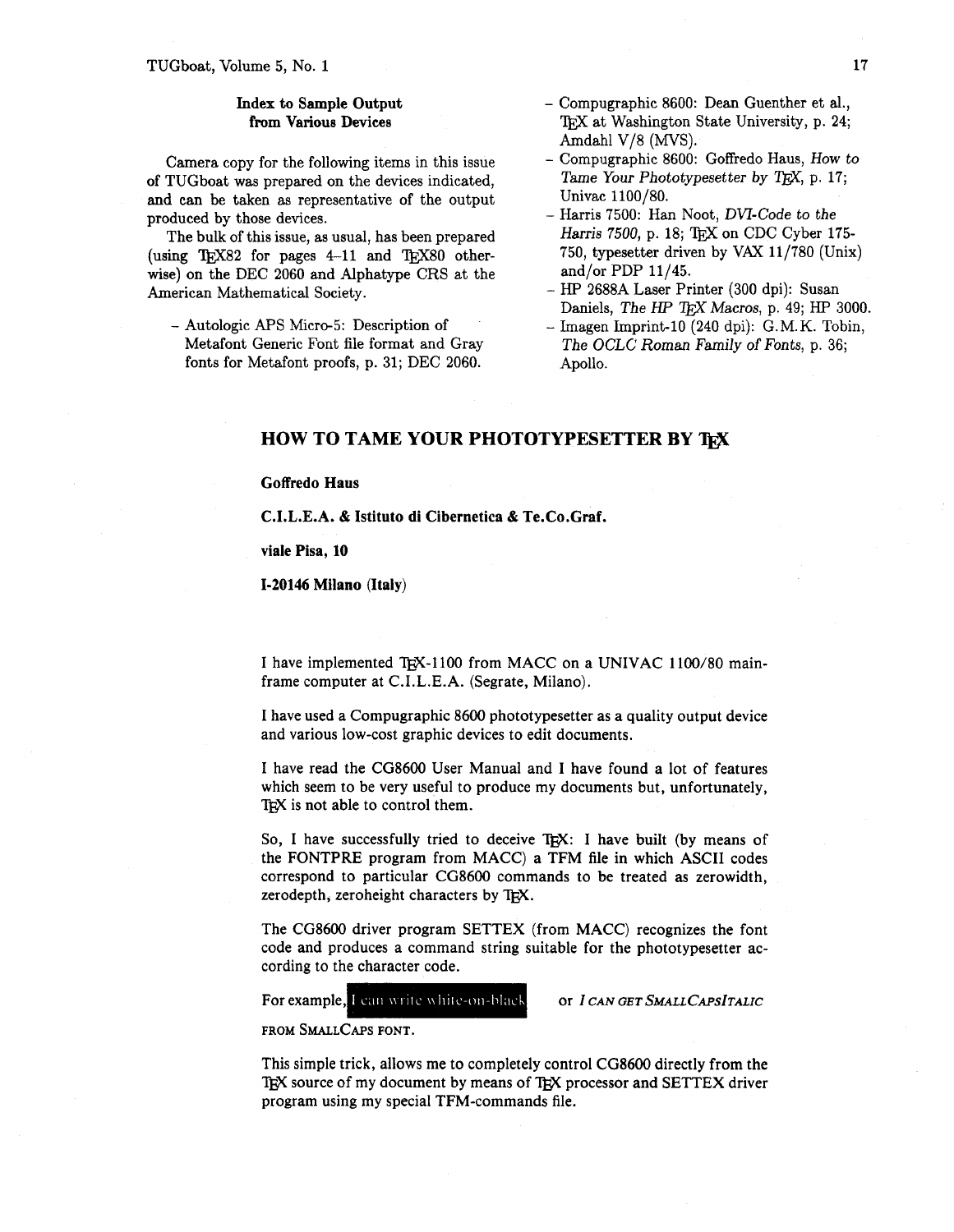#### Han Noot

#### **Introduction**

In 1981 it was decided that at SARA (Stichting Academisch Rekencentrum Amsterdam) TEX would be installed on a Cyber 175-750 under NOS/BE 552. SARA is a computing center which provides its service to Amsterdam's two universities and to Stichting Mathematisch Centrum (the author's institute) among others. TFX's DVI-code was to be processed at SMC, where a Harris 7500 phototypesetter, driven by a VAX 11/780 and a PDP 11/45 are available. (On both computers the UNIX operating system runs.) The filter which converts DVIcode to Harris 7500 code as well as the various programs for the creation and maintenance of font metric files would be implemented and run under UNIX at SMC.

At SARA, one obtained a Cyber version of TFX from Erik Bertelsen, RECAU, Aarhus, Denmark. We at SMC obtained a TEX version for the VAX under UNIX from Robert Morris, University of Massachusetts, Boston, USA.

### **The Harris 7500 phototypesetter**

The Harris 7500 phototypesetter is a CRT machine with typefonts stored in digital form on an internal system disc. It produces output on photographic paper or film. Its setting speed highly depends on character size and the number and size of moves between characters; the estimated speed is between 200 and 300 characters/second when the typesetter is driven through a 9600 Baud serial interface. Characters can be explicitly positioned with an accuracy of 0.05 points in both the horizontal and vertical directions.

When used in so-called 'slave mode', the Harris 7500 accepts a set of commands which is an almost ideal target language for the translation of DVIcode. Its main features that interest us here are:

- Horizontal- and vertical move commands which perform displacements relative to the current position in the film plane. They come in two flavors: utilizing absolute machine units (0.05 points) or relative units (1/72 of an 'em' at the current point size).
- Horizontal and vertical position commands relative to the origin. (A user defined point in the left margin. )
- Characters can be typeset with- or without automatic updating of the writing beam position.
- Two character size definition commands. The first fixes the overall pointsize of the characters  $(in units of 0.1 points)$ , the second can override the pointsize in the horizontal direction as determined by the first. As a result, horizontal- and vertical pointsize can be set independently.
- A rule command for hardware generated rules.
- Slanting hardware to produce slanted versions of non-slanted characters. There are three possibilities: rotation through 9, 12 and 15 degrees. (This feature only gives typographically good results with sans-serif characters. )
- Characters are grouped into fonts of at most 128 characters each.

#### **A naive approach**

For every TFX font we need two different font information files: the familiar TEX font metric file and a file to be used by the DVI-code translator. This last file contains information on the correspondence between TFX characters and Harris characters and the width of every character. (Width information is included because the code translator must be able to update the horizontal position after typesetting a character. )

We have designed a symbolic human readable font description from which both font information<br>files can be generated by program. These profiles can be generated by program. grams use a data base of height-, depth-, and width values for all the characters that are available on our typesetter. (We obtained this information through the help of the Harris corporation.)

The symbolic font description consists of:

- a header section,
- the character mapping section,
- ligature specifications,
- kern specifications,
- lists of characters of ascending size,
- extensible character definitions,
- a font parameter part.

The header section just contains the font name, design size, character coding scheme and whether the font is a 'NOS-TEX' font or a 'UNIX-TEX' font (see below).

The character mapping section contains one line for every character in the TEX font. Such a line has the form: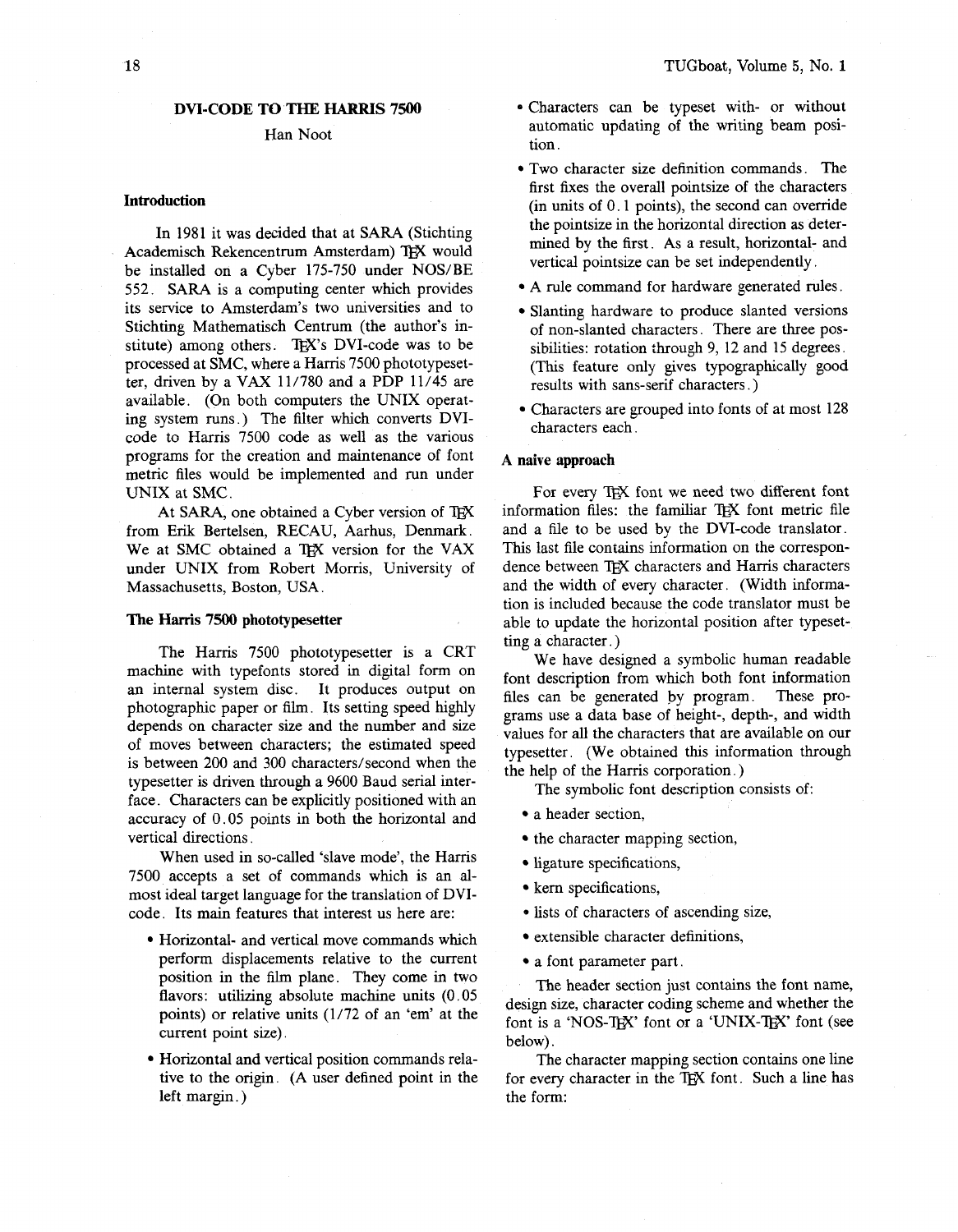Nint Fname Cint Sdig Ifrac Pint Hint in which N, F, C, S, I, P and H are fixed key-letters. The meaning is the following:

- Noct: We are talking about the character with octal number *oct* ( $0 \leq v \leq 177$ ) from the TEX font being defined here. (We use octal numbers because they are used in the font examples in appendix  $F$  of the T<sub>E</sub>X manual too.)
- Frame: This character is represented by a character taken from the Harris font indicated by *name*.
- Cdec: We use character number dec ( $0 \leq -$  dec  $\leq -$ 127) from this Harris font. (That we have a decimal number here is for easy correspondence with Harris documentation. )
- Sdig: The character must be set slanted by 9, 12 or 15 degrees  $(dig = 0, 1 \text{ or } 2)$ .
- Ifrac: The italic correction is frac  $*$  character-width, where *frac* is a decimal fraction.
- Pint: The typesetter must set this character at pointsize int (specified in units of 0.1 points).
- Hint: The horizontal pointsize must be int, instead of the value specified by the P-field.

The ligature specification consists of one line of the form:

Noct1 Noct2 Loct3

for each ligature, indicating that TEX chars octl and  $oct2$  are to be combined to ligature  $oct3$ .

Kern specifications are of the form:

Noctl Noct2 Wfrac

indicating that the kerning value for TEX characters octl and oct2 is decimal fraction frac of the width of char octl.

Next come lists of characters of increasing size (e. g. a list of left braces). There is one list per line.

Extensible characters are specified by lines of the form: **<sup>I</sup>**

Noct1 Toct2 Moct3 Boct4 Eoct5

saying that TFX character  $octl$  is extensible, having as top part character oct2, as middle part character  $oct3$ ,  $oct4$  as bottom part and  $oct5$  as extension component.

This symbolic TEX-font description together with the data base of Harris character dimensions was thought to contain all the information needed to generate TEX font metric files by program, but a few somewhat unexpected problems cropped up. They required an extension of the character mapping definition. We deal with them in the next section. Meanwhile we mention that while generating font metric files, our program performs various consistency checks. For instance, it is checked whether a character is not both declared to be the first of a ligature pair and the first of a kern pair. (By the way, why does TEX not allow such -albeit theoreticalpossibilities?)

The device font files for the DVI-code translator are generated using only the header- and character mapping parts of the symbolic font specification. They contain a machine readable form of the N, F, C, S, P and H fields of the character mapping lines. Furthermore, they contain the width of the characters, both in TFX's rsu's and in typesetter units. These twofold width values are used to eliminate rounding errors. As soon as the theoretical (correct) position on a page, measured in rsu's differs from the physical (rounded) position measured in typesetter units (0.01 point) by more than one typesetter unit, the typesetter is instructed to make a compensating move.

A complication with device font files is that we have to generate different files depending on whether we use  $T_{F}X$  running under NOS or  $T_{F}X$  under UNIX. This is so, because our 'NOS-TEX' and 'UNIX-TEX' use different rsu's, namely a  $2^{-16}$  point rsu respectively a **2-20** meter rsu. Hence our DVI-code translator unfortunately has to be aware of which type of DVI-code it is translating. This is moreover so because the two TEX versions produce slightly different postamble formats in their DVI-code.

#### Complications

The font description scheme discussed so far would work fine, if not for a number of practical complications, which we will discuss now.

In the first place, Harris characters are generated by digitizing hand drawn art work. The result is that even in a straightforward typefont like Times Roman, not all capitals are of exactly the same height nor do they have equal depth. The same applies to lower case characters: 'p' does not always have its height exactly equal to that of 'r' or its depth equal to that of 'g'. As a consequence, font metric files cannot be generated by directly using character dimensions from the data base (after some unit conversions). That way we would exceed by far the limit of sixteen different depth- and height- values per font as allowed by TEX. We considered automatic rounding to sixteen different values but had to discard this for the following reason: In the extension font, extension components should have an (almost) exact depth, while the height and depth of for instance the '+ ' operator may be wrong by quite a lot. A symbol like *'2'* is an intermediate case. So rounding must be done under explicit human control.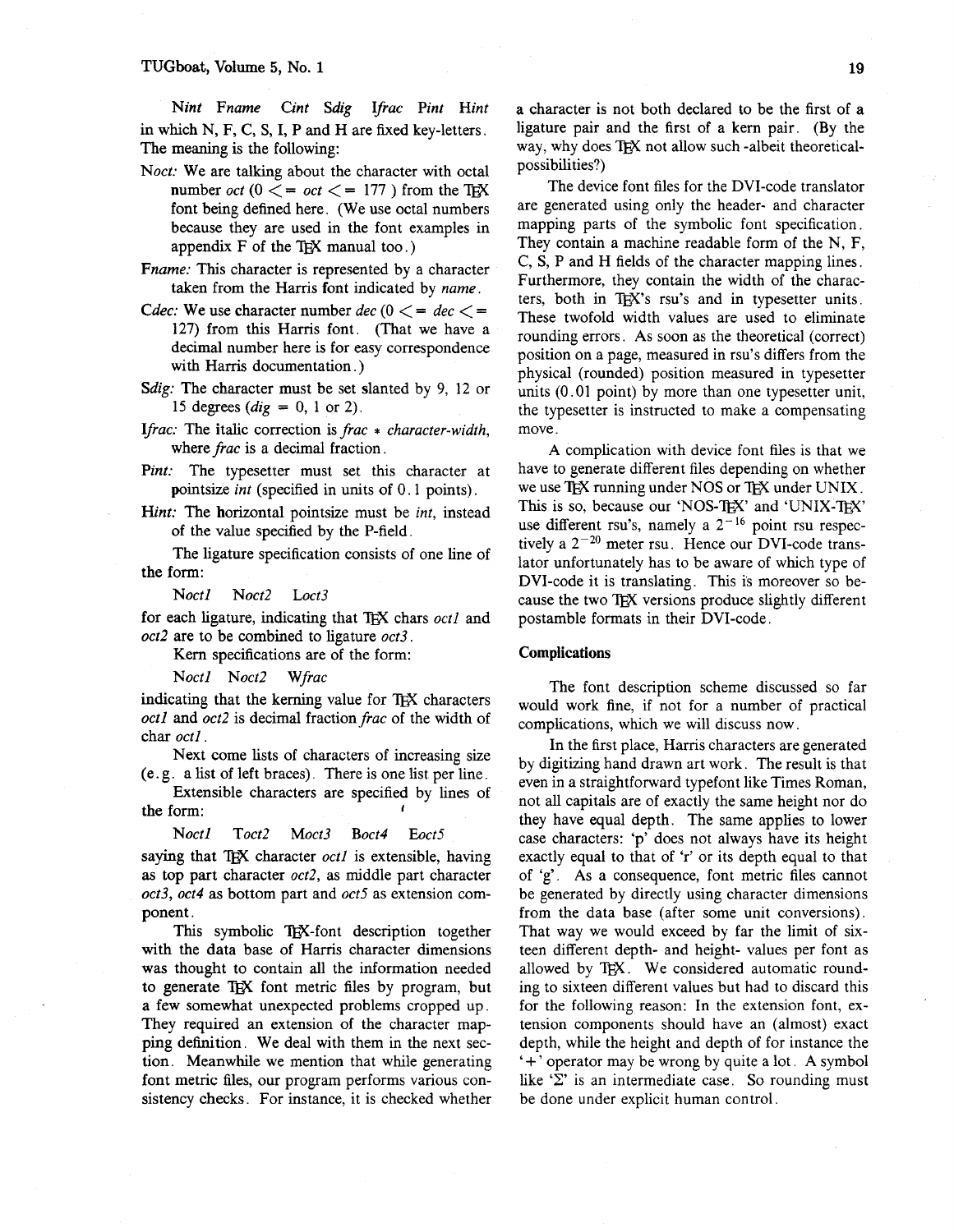To make that possible, we introduced into the character mapping lines an optional A-field (A comes from as) which can take one of the following forms:

Aarg. Adarg, Aharg, or Ahargdarg

in which *arg* is either an octal number or a period. If a line reads:

N157 ... A141

it means: take the height and depth of character 157 equal to the height and depth of character 141 from this same T<sub>RX</sub> font. Ahidj means: take the height equal to that of character  $i$  and the depth equal to that of character  $j$ . Adj means: give the character its own height but take its depth equal to that of character  $j$ . Finally, a period instead of a character number (e.g. A. or Ah. etc.) means: take the character dimension indicated by the period equal to zero.

The next complication arose from the fact that in TEX's extension font, components of extensible characters must have a height of zero whle the corresponding Harris characters intersect the base line.

Furthermore, symbols with limits (like  $\Sigma$ ) only come out right when they have a height of zero too. As a remedy, we introduced an optional U (up) field in the character mapping lines. It is more general than is strictly needed, but can be turned to good use in other circumstances. This U field comes in four forms:

#### Ud, Uu, Udfrac or Uufrac

meaning the following: Ud pushes the Harris character representing the TEX character so much down, that its top touches the base line. Udfrac pushes the character down by an amount equal to frac  $*$ (*character-height* + *character-depth*), in which *frac* is a decimal fraction. Uu and Uufrac work like Ud and Udfrac, but now in the upward direction.

When all this was done, two problems remained: there were (just visible) gaps between occurrences of some extensible character components and between objects like root signs and rules connected to them. The problem with extension characters seems entirely due to the fact that there apparently are minor discrepancies between character height and -depth as given in the typesetter documentation and their real physical dimensions. We introduced an E (epsilon) field for that. It tells the font metric file generating program to take the height and depth of a character a fraction 'epsilon' (in our case 0.02) smaller than

the values contained in the character dimension data base. This produces just enough overlap between extensible character components to make the extensible character come out fine.

The problem with roots (and horizontal braces) is due to the fact that there is sometimes a bit of white space at the left and right of certain typesetter characters where we do not want it. Solution: the R- (reduce white space) field. It has the form:

#### Rlfrac1 rfrac2

(The order of the *lfrac*- and *rfrac* parts may be reversed and one of them may be omitted.) The meaning is: reduce the white space to the left of a character by  $frac{1}{}$   $%$   $frac{1}{}$   $frac{1}{}$   $frac{1}{}$   $frac{1}{}$   $frac{1}{}$   $frac{1}{}$   $frac{1}{}$   $frac{1}{}$   $frac{1}{}$   $frac{1}{}$   $frac{1}{}$   $frac{1}{}$   $frac{1}{}$   $frac{1}{}$   $frac{1}{}$   $frac{1}{}$   $frac{1}{}$   $frac{1}{}$   $frac{1}{}$   $frac{1}{}$   $frac{1}{}$   $frac{1}{}$   $frac{1}{}$   $frac{1}{}$   $frac$ left by  $frac2*$  character-width. (frac1 and frac2 are signed decimal fractions. ) This is done by having the typesetter perform small horizontal moves before and after setting the character. It solves the problem with roots and furthermore it can be used more generally to make differently spaced fonts out of existing ones.

To sum up: apart from the fields discussed in the previous section, a character mapping line may contain:

- an A field to specify that character dimensions must be taken equal to those of other characters,
- an U field to specify vertical displacement of the character,
- a R field to specify changes in the amount of white space surrounding the character,
- an E field to specify that the character height and -depth must be taken somewhat smaller than the physical values.

**A** character mapping line must contain a N, F and C field; it may contain S, I, P, H, U, R, E or A fields. When font metric files and device font files are generated from the symbolic font description, the order of processing of the various fields of a character-mapping line is crucial. It is the order in the summary of the fields just given. First the character height, -depth and -width are obtained from the data base. Height and depth are updated according to the ratio of the character pointsize (Pfield) and the pointsize for whch the data base values are applicable. The same is done for the width, using the horizontal pointsize if a H field is there, otherwise using the P-field. Next, a width value may be affected by a R-field; height- and depth values are modified by U-, A- and E- field values, in that order. Finally all values are converted to proper units and inserted in the device font- and font metric files.

The rationale for this processing order is the following: First the precise dimensions of the physical character as a result from pointsize specification,

<sup>\*</sup> By the way, we wonder if this fact might not be mentioned explicitly in appendix F of the TXmanual where the extension font is described. We had to deduce it from TEX's behavior when big brackets turned out far too tall. Only later on, a short reference to this phenomena, contained in an appendix of the METAFONT manual, was brought to our attention.